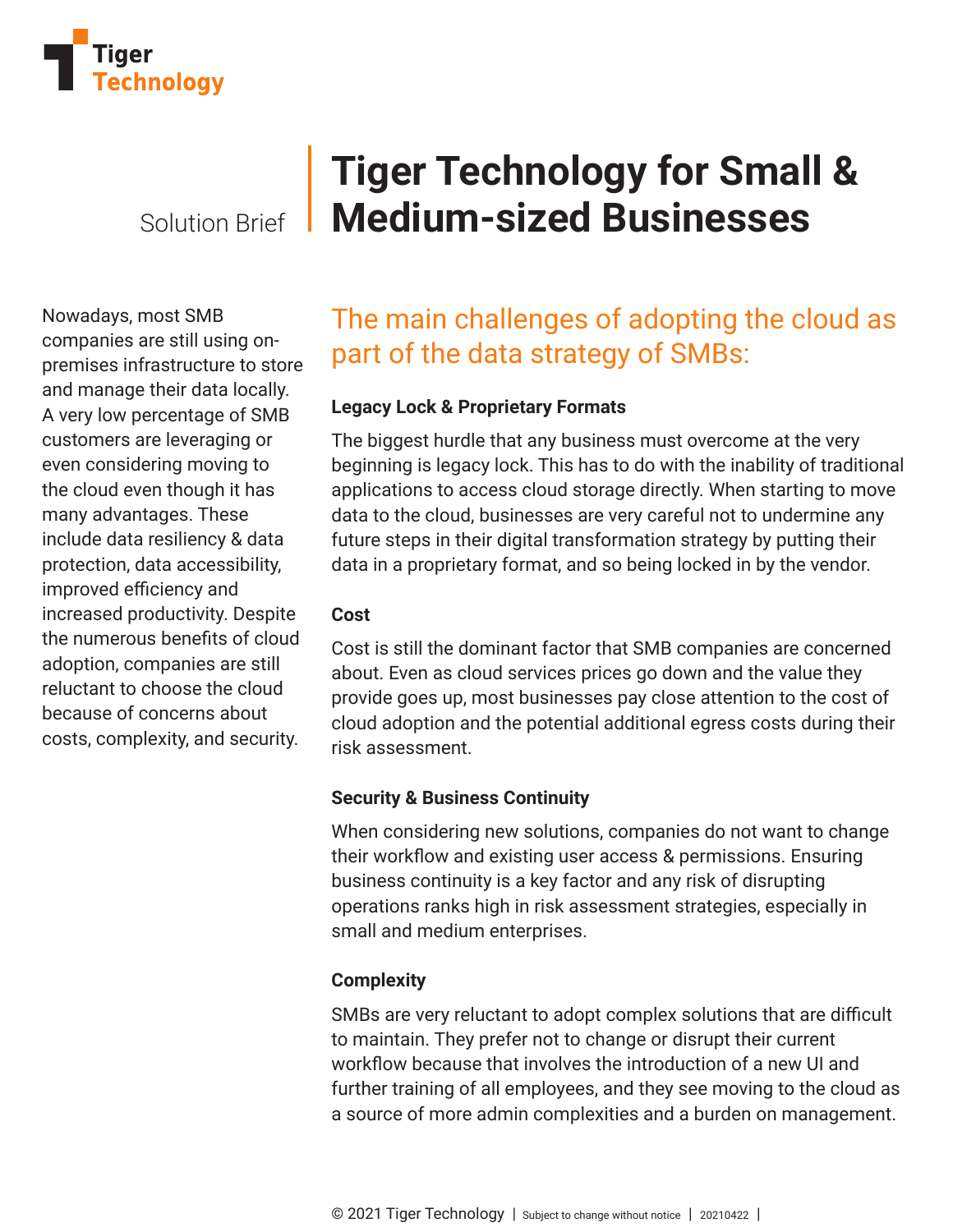

Tiger Bridge SMB Customers



#### **DELTA HOLDING**







### Tiger Technology gives you the tools that help you build a successful data management strategy.

Tiger Technology offers solutions designed to address the main challenges that businesses face when migrating to or adopting the cloud in their current storage infrastructure. Regardless of whether organizations wish to migrate to the cloud or build hybrid workflows, Tiger Technology provides seamless and cost-effective data management solutions to ensure their transition is as smooth and easy as possible.

#### **Introducing Tiger Bridge**

Tiger Bridge is a software-only solution that seamlessly blends local and cloud/multi-cloud storage and enables hybrid workflows. Tiger Bridge is also the ideal solution for SMB organizations looking to build a future-proof cloud migration strategy.

#### **No Proprietary Formats & No Vendor Lock-in**

Tiger Bridge preserves your data as folders and files, giving you constant transparent access to any cloud provider. This allows you to have a flexible long-term data management strategy and the ability to switch cloud providers or return on premises easily without any extra costs associated with vendor lock-in. Your data is always easily retrievable.

#### **No Disruption to Your Workflows**

Tiger Bridge integrates into your file system connecting it seamlessly to any cloud provider of your choice. Your team can work uninterrupted while simple data management policies operate in the background to enable hybrid workflows.

#### **No IT Complexities**

Tiger Bridge is a software-only solution that requires no additional hardware and virtual appliances. It only takes minutes to install and configure with easy setup of basic and advanced policies such as automatic replication and reclaim source space, which can be based on size, last access time, or used capacity threshold.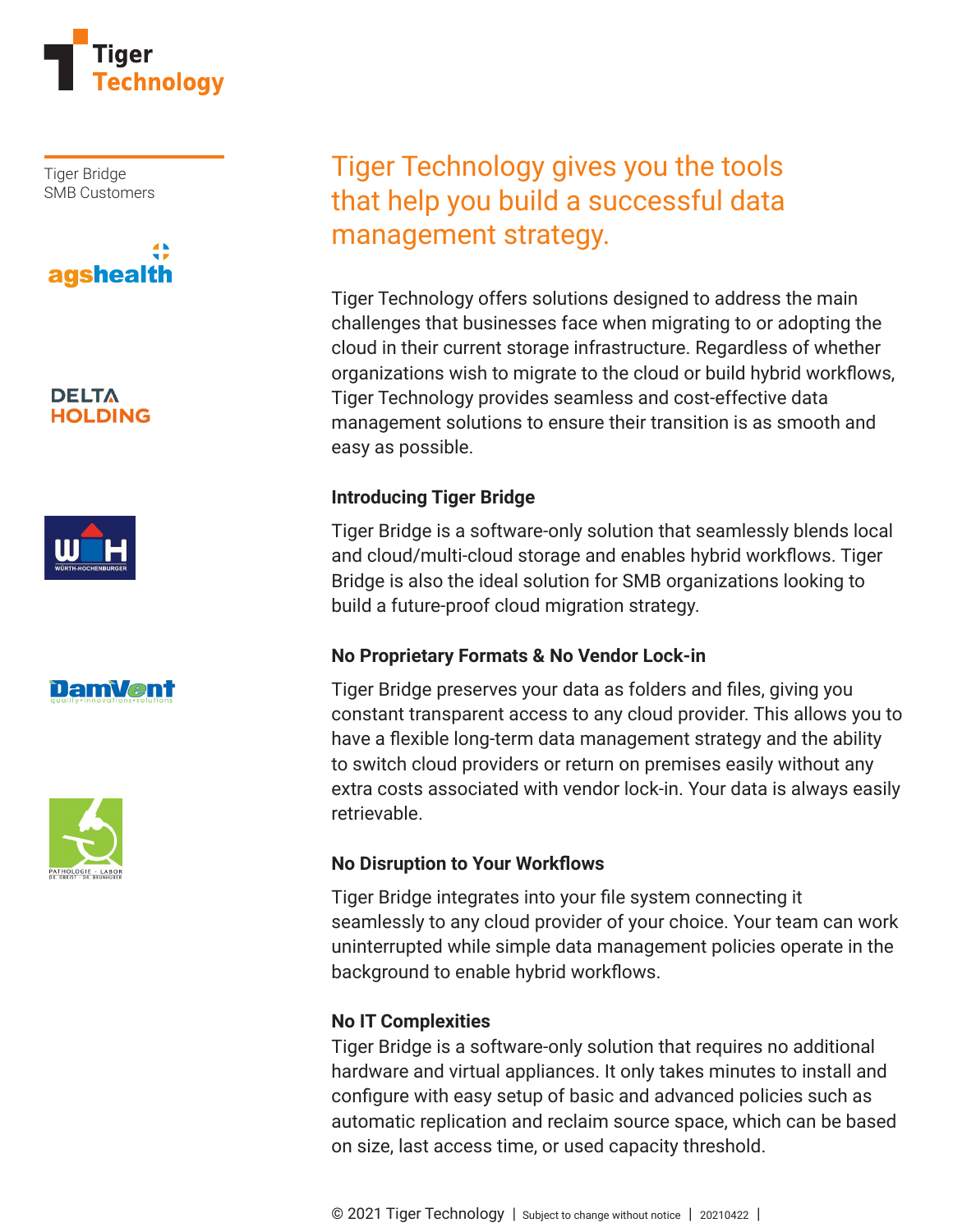

Tiger Bridge supports all major public cloud providers











**SACKBLAZE** 



LYVE<sup>®</sup>

### **RSTOR**

zadara



#### **Reduced Capital Costs**

With Tiger Bridge you can continue to use your existing local infrastructure and leverage the benefits of the cloud as your data requirements grow, without the need to invest in more hardware. Tiger Bridge keeps the data that you currently use locally and allows you to save on costs by moving your less frequently accessed data to lower-cost tiers in the cloud. Your data remains visible and easily accessible.

#### **Ensuring Business Continuity**

Tiger Bridge enables organizations to quickly resume operations with the shortest downtime in case of a ransomware attack or a natural disaster. Thanks to unlimited cloud-enabled versioning control Tiger Bridge delivers Continuous Data Protection (CDP) against file deletion, viruses, and ransomware attacks.



- *1. Tiger Bridge connects local storage and/or SMB/NFS shares with cloud storage or local disk/tape library storage.*
- 2. Tiger Bridge replicates local files and folders to the right tier in their *native format with all Active Directory permissions & file attributes preserved.*
- *3. Existing applications and workflows continue to access the same data without any disruption.*